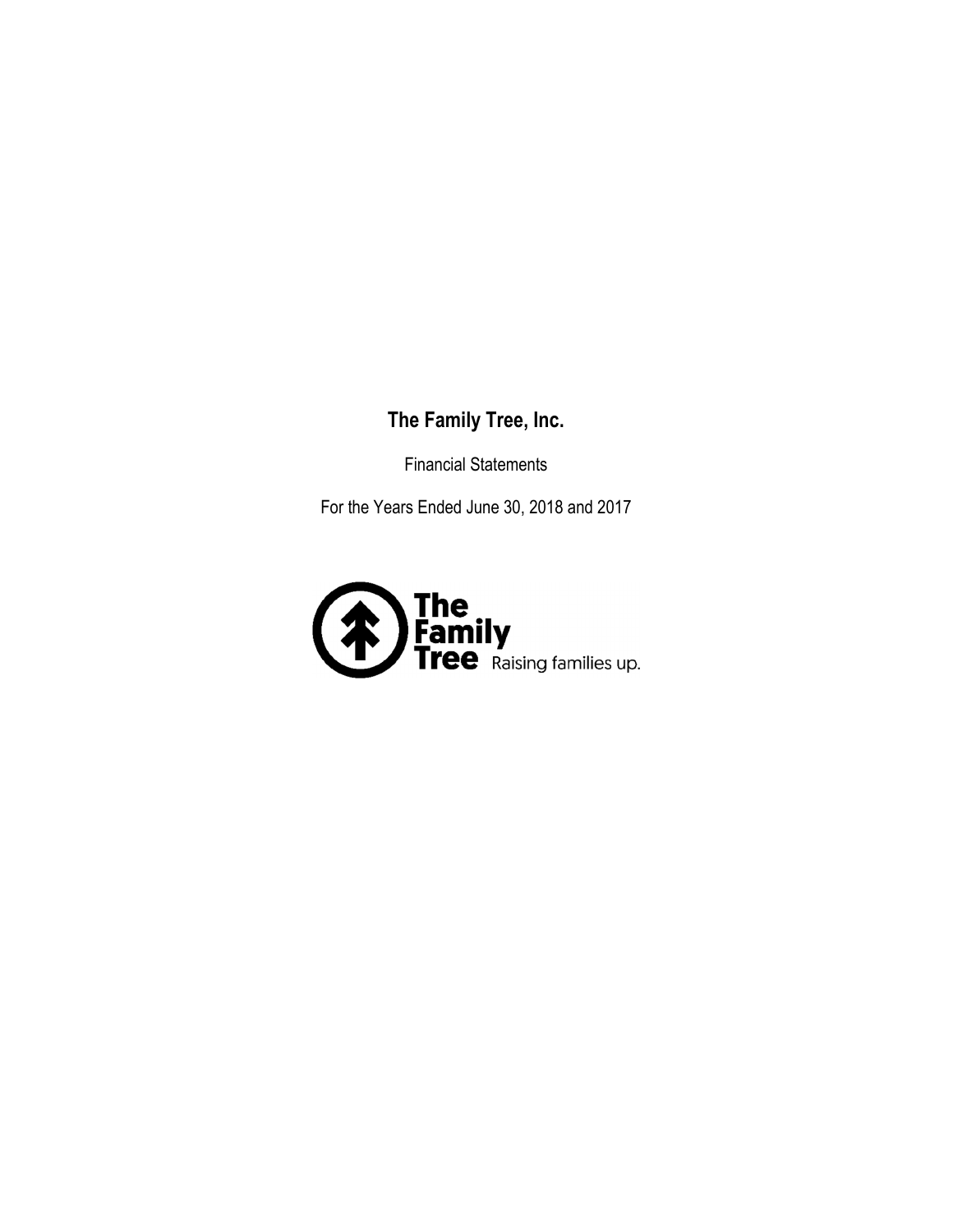|                                                   | PAGE     |
|---------------------------------------------------|----------|
| <b>Independent Auditors' Report</b>               | $1 - 2$  |
| <b>Financial Statements:</b>                      |          |
| <b>Statements of Financial Position</b>           | 3        |
| Statements of Activities and Change in Net Assets | 4        |
| <b>Statements of Cash Flows</b>                   | 5        |
| <b>Statements of Functional Expenses</b>          | 6        |
| <b>Notes to Financial Statements</b>              | $7 - 16$ |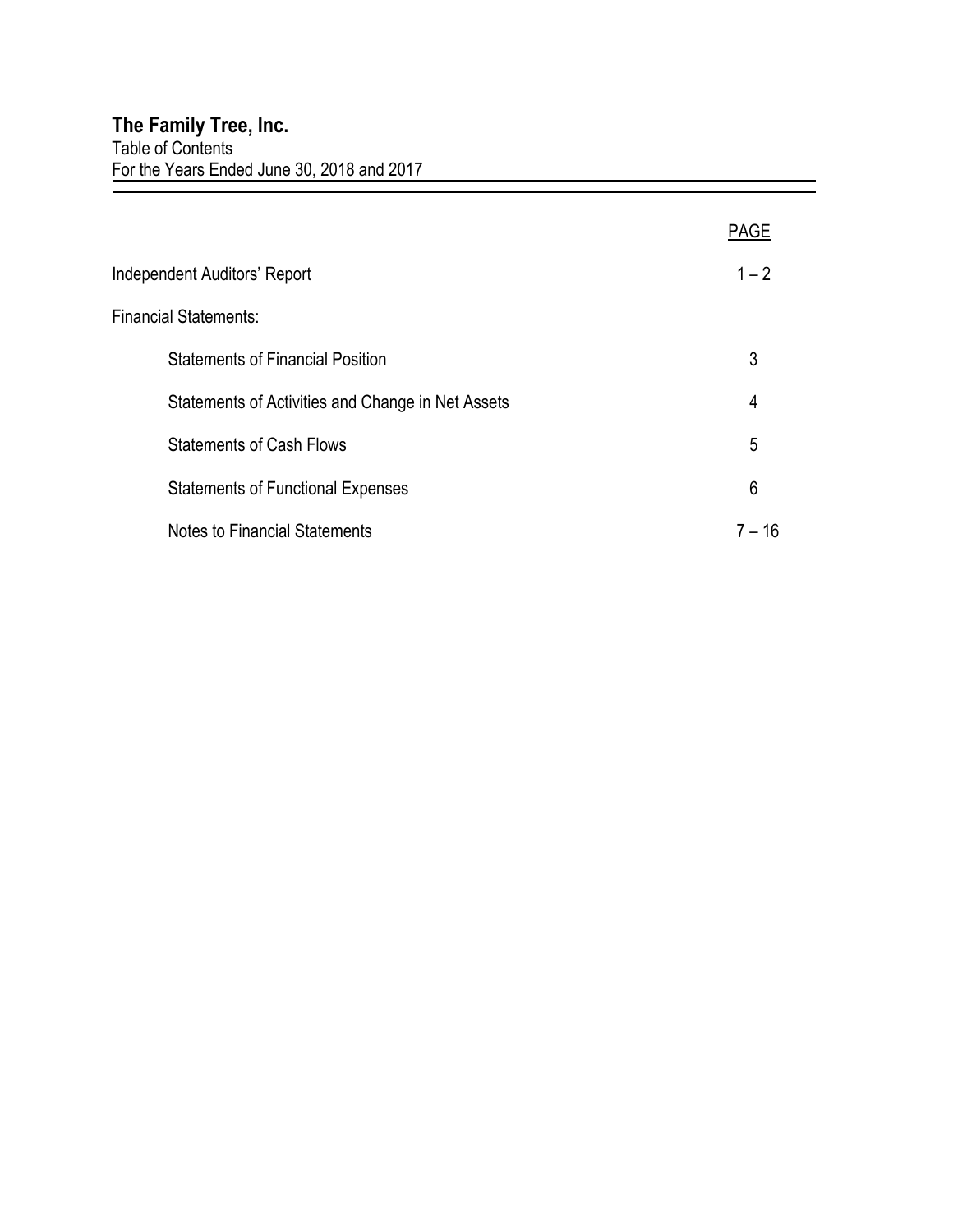# K.l. Hoffman & Company, PC **Certified Public Accountants**

**2809 Boston Street • Suite 107 • Baltimore, MD 21224-4815 Telephone (443) 990-1005**

#### **Independent Auditors' Report**

To the Board of Directors The Family Tree, Inc. Baltimore, Maryland

#### **Report on the Financial Statements**

We have audited the accompanying financial statements of The Family Tree, Inc., which comprise the statements of financial position as of June 30, 2018 and 2017, and the related statements of activities and change in net assets, cash flows, and functional expenses for the years then ended, and the related notes to the financial statements.

#### **Management's Responsibility for the Financial Statements**

Management is responsible for the preparation and fair presentation of these financial statements in accordance with accounting principles generally accepted in the United States of America; this includes the design, implementation, and maintenance of internal control relevant to the preparation and fair presentation of financial statements that are free from material misstatement, whether due to fraud or error.

#### **Auditors' Responsibility**

Our responsibility is to express an opinion on these financial statements based on our audits. We conducted our audits in accordance with auditing standards generally accepted in the United States of America. Those standards require that we plan and perform the audit to obtain reasonable assurance about whether the financial statements are free from material misstatement.

An audit involves performing procedures to obtain audit evidence about the amounts and disclosures in the financial statements. The procedures selected depend on the auditor's judgment, including the assessment of the risks of material misstatement of the financial statements, whether due to fraud or error. In making those risk assessments, the auditor considers internal control relevant to the entity's preparation and fair presentation of the financial statements in order to design audit procedures that are appropriate in the circumstances, but not for the purpose of expressing an opinion on the effectiveness of the entity's internal control. Accordingly, we express no such opinion. An audit also includes evaluating the appropriateness of accounting policies used and the reasonableness of significant accounting estimates made by management, as well as evaluating the overall presentation of the financial statements.

We believe that the audit evidence we have obtained is sufficient and appropriate to provide a basis for our audit opinion.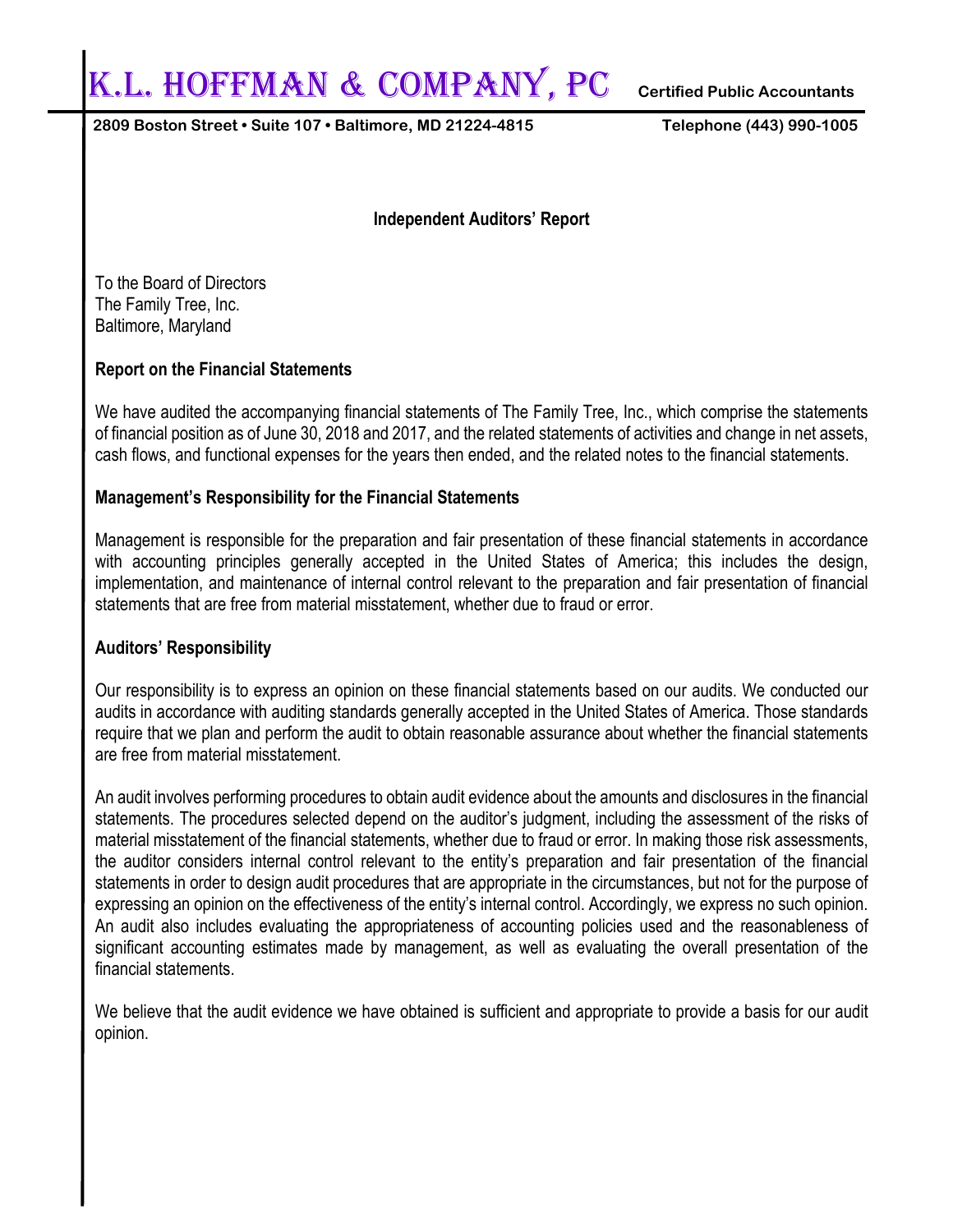To the Board of Directors The Family Tree, Inc. Page 2 of 2

#### **Opinion**

In our opinion, the financial statements referred to above present fairly, in all material respects, the financial position of The Family Tree, Inc. as of June 30, 2018 and 2017, and the changes in its net assets and its cash flows for the years then ended in accordance with accounting principles generally accepted in the United States of America.

K. L. Hoffman & Congaz R

CERTIFIED PUBLIC ACCOUNTANTS

October 16, 2018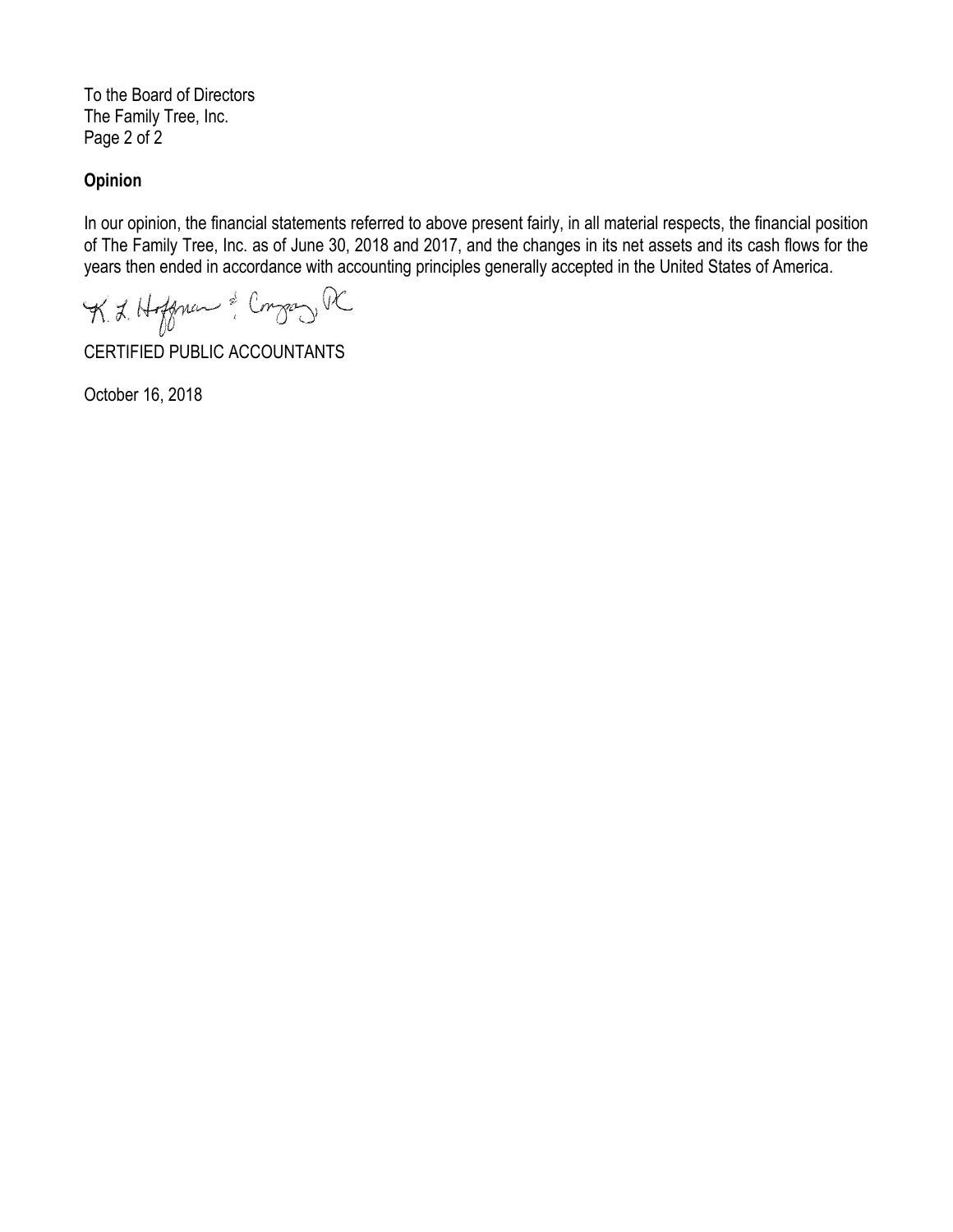|                                                 | 2018            | 2017            |
|-------------------------------------------------|-----------------|-----------------|
| <b>ASSETS</b>                                   |                 |                 |
| Cash and cash equivalents                       | \$<br>1,587,981 | \$<br>1,472,333 |
| Investments, at fair value (cost of \$2,806,875 |                 |                 |
| in 2018 and \$2,669,822 in 2017)                | 3,072,878       | 2,859,634       |
| Accounts receivable                             | 250             | 1,100           |
| Grants receivable                               | 139,081         | 181,197         |
| Contributions receivable                        | 802,704         | 1,702,095       |
| Prepaid expenses and deposits                   | 18,131          | 11,552          |
| Property and equipment, net                     | 1,542,203       | 1,589,559       |
| <b>Total assets</b>                             | 7,163,228       | 7,817,470       |
| <b>LIABILITIES AND NET ASSETS</b>               |                 |                 |
| Accounts payable                                | 37,617          | 47,134          |
| <b>Accrued payroll</b>                          | 143,155         | 130,521         |
| Grant advance                                   | 2,699           | 42,821          |
| <b>Total liabilities</b>                        | 183,471         | 220,476         |
| Net assets:                                     |                 |                 |
| Unrestricted - available for general purposes   | 5,249,491       | 4,985,694       |
| Temporarily restricted                          | 600,000         | 1,481,034       |
| Permanently restricted                          | 1,130,266       | 1,130,266       |
|                                                 |                 |                 |
| Total net assets                                | 6,979,757       | 7,596,994       |
| Total liabilities and net assets                | \$<br>7,163,228 | \$<br>7,817,470 |
|                                                 |                 |                 |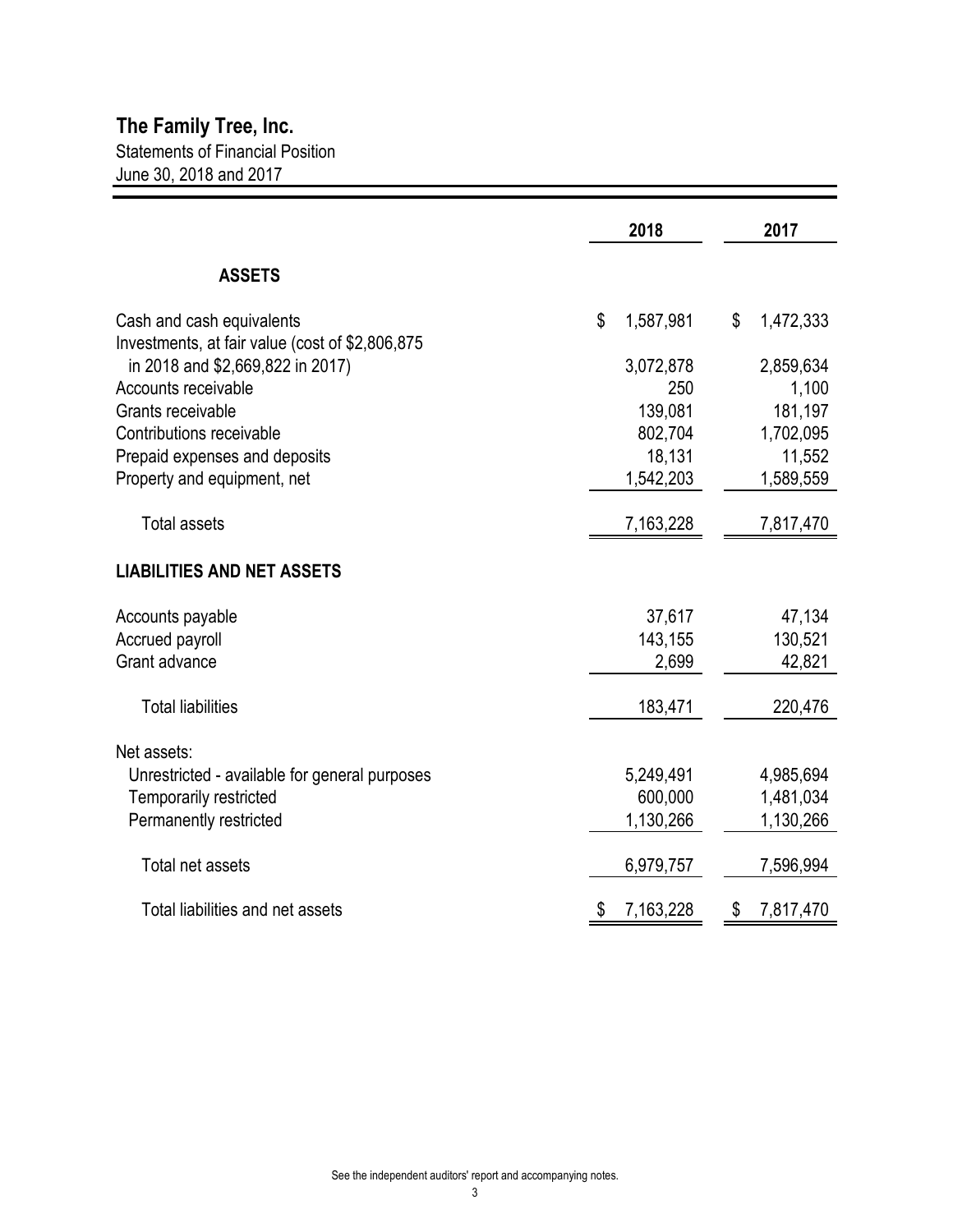Statements of Activities and Change in Net Assets Years Ended June 30, 2018 and 2017

|                                                                              |              |               | Year Ended June 30, 2018 |               | Year Ended June 30, 2017 |               |                          |                 |  |  |
|------------------------------------------------------------------------------|--------------|---------------|--------------------------|---------------|--------------------------|---------------|--------------------------|-----------------|--|--|
|                                                                              |              | Temporarily   | Permanently              |               |                          | Temporarily   | Permanently              |                 |  |  |
|                                                                              | Unrestricted | Restricted    | Restricted               | Total         | Unrestricted             | Restricted    | Restricted               | Total           |  |  |
| Revenues, gains, and other support:<br>Public support:<br>Received directly: |              |               |                          |               |                          |               |                          |                 |  |  |
| Contributions and grants                                                     | 856,889      | 50,000<br>\$  | -\$                      | 906,889<br>\$ | 1,072,515<br>\$          | 195,000<br>\$ | \$                       | 1,267,515<br>\$ |  |  |
| Special events                                                               | 739,817      |               |                          | 739,817       | 789,084                  |               |                          | 789,084         |  |  |
| Less direct costs                                                            | 134,847      |               | $\blacksquare$           | 134,847       | 143,947                  |               | $\overline{\phantom{a}}$ | 143,947         |  |  |
|                                                                              | 604,970      |               |                          | 604,970       | 645,137                  |               |                          | 645,137         |  |  |
| Received indirectly -<br><b>United Way</b>                                   |              |               |                          |               | 33,354                   |               |                          | 33,354          |  |  |
| Grants from governmental agencies                                            | 857,243      |               |                          | 857,243       | 890,500                  |               |                          | 890,500         |  |  |
| Other revenue:                                                               |              |               |                          |               |                          |               |                          |                 |  |  |
| Program fees                                                                 | 15,592       |               |                          | 15,592        | 36,228                   |               |                          | 36,228          |  |  |
| Interest and dividend income<br>Realized and unrealized gains                | 105,321      |               |                          | 105,321       | 100,128                  |               |                          | 100,128         |  |  |
| on investments                                                               | 173,311      |               |                          | 173,311       | 267,480                  |               |                          | 267,480         |  |  |
|                                                                              | 294,224      |               |                          | 294,224       | 403,836                  |               |                          | 403,836         |  |  |
| Net assets released from restrictions by                                     |              |               |                          |               |                          |               |                          |                 |  |  |
| satisfaction of restrictions                                                 | 931,034      | (931, 034)    |                          |               | 913,009                  | (913,009)     |                          |                 |  |  |
| Total revenues, gains, and other support                                     | 3,544,360    | (881, 034)    | $\blacksquare$           | 2,663,326     | 3,958,351                | (718,009)     |                          | 3,240,342       |  |  |
| Expenses:                                                                    |              |               |                          |               |                          |               |                          |                 |  |  |
| Program services                                                             | 2,467,779    |               |                          | 2,467,779     | 2,582,465                |               |                          | 2,582,465       |  |  |
| Supporting services:                                                         |              |               |                          |               |                          |               |                          |                 |  |  |
| Management and general                                                       | 523,960      |               | $\blacksquare$           | 523,960       | 495,165                  |               | $\overline{\phantom{a}}$ | 495,165         |  |  |
| Fund raising                                                                 | 288,824      |               |                          | 288,824       | 314,643                  |               |                          | 314,643         |  |  |
|                                                                              | 812,784      |               | $\blacksquare$           | 812,784       | 809,808                  |               | $\blacksquare$           | 809,808         |  |  |
| Total expenses                                                               | 3,280,563    |               |                          | 3,280,563     | 3,392,273                |               |                          | 3,392,273       |  |  |
| Change in net assets                                                         | 263,797      | (881, 034)    |                          | (617, 237)    | 566,078                  | (718,009)     |                          | (151, 931)      |  |  |
| Net assets - beginning of year                                               | 4,985,694    | 1,481,034     | 1,130,266                | 7,596,994     | 4,419,616                | 2,199,043     | 1,130,266                | 7,748,925       |  |  |
| Net assets - end of year                                                     | 5,249,491    | 600,000<br>\$ | \$1,130,266              | \$6,979,757   | \$4,985,694              | \$1,481,034   | \$1,130,266              | \$7,596,994     |  |  |

# **The Family Tree, Inc.**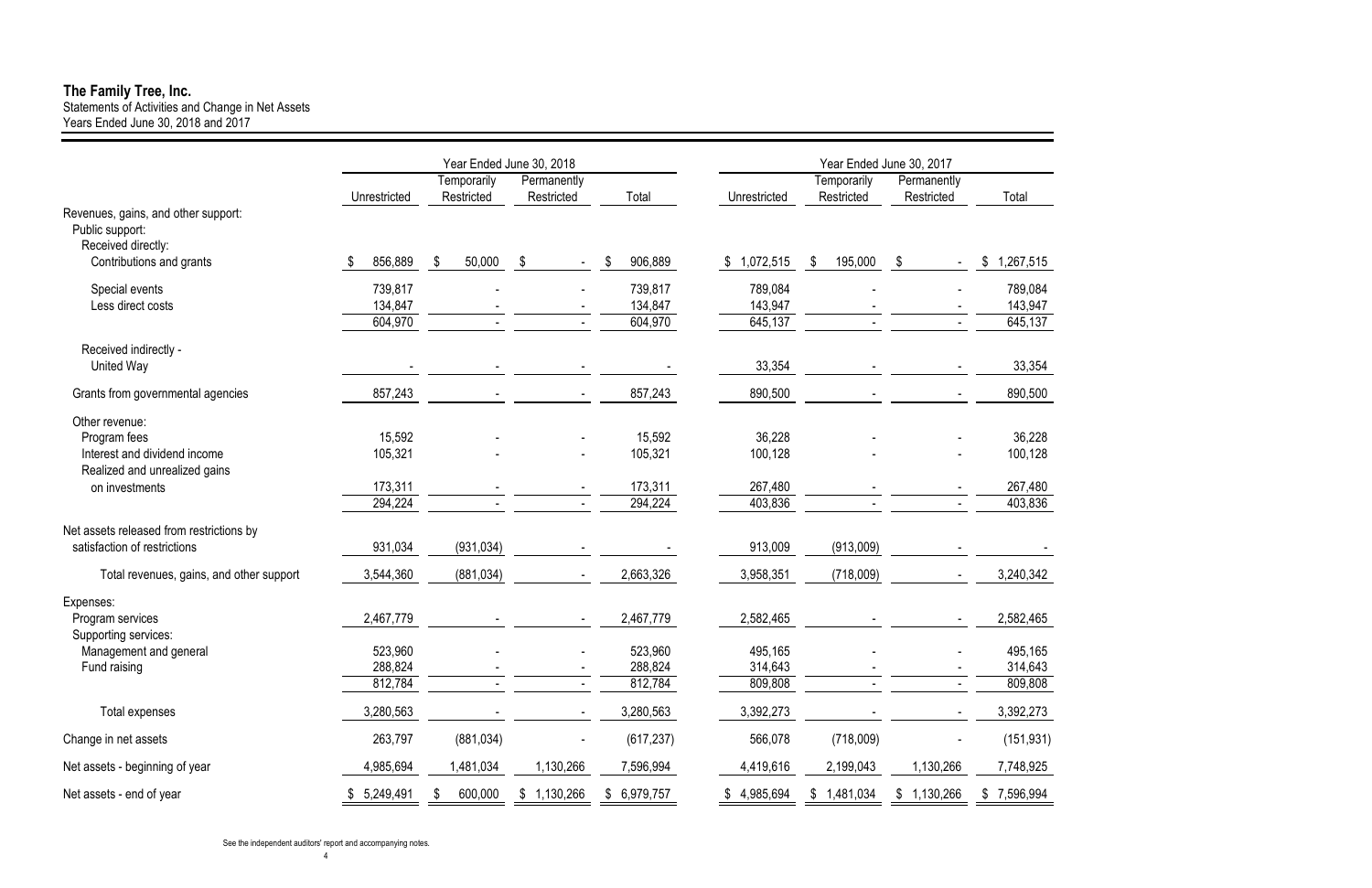# **The Family Tree, Inc.**

Statements of Cash Flows

Years Ended June 30, 2018 and 2017

|                                                      | 2018             | 2017             |
|------------------------------------------------------|------------------|------------------|
| Cash flows from operating activities:                |                  |                  |
| Change in net assets                                 | \$<br>(617, 237) | \$<br>(151, 931) |
| Adjustments to reconcile change in net assets to net |                  |                  |
| cash provided by (used in) operating activities:     |                  |                  |
| Depreciation                                         | 88,427           | 96,059           |
| Realized and unrealized gain on investments          | (173, 311)       | (267, 480)       |
| Donated securities and partnership interest          | (39, 288)        | (345, 213)       |
| Decrease (increase) in:                              |                  |                  |
| Accounts receivable                                  | 850              | 1,731            |
| Grants receivable                                    | 42,116           | (49, 647)        |
| Contributions receivable                             | 899,391          | 547,371          |
| Prepaid expenses and deposits                        | (6, 579)         | 4,091            |
| (Decrease) increase in:                              |                  |                  |
| Accounts payable                                     | (9, 517)         | (852)            |
| Accrued payroll                                      | 12,634           | 66,502           |
| Grant advance                                        | (40, 122)        | 42,821           |
| Net cash provided by (used in) operating activities  | 157,364          | (56, 548)        |
| Cash flows from investing activities:                |                  |                  |
| Capital expenditures                                 | (41, 071)        | (14, 609)        |
| Purchase of investments and reinvested dividends     | (784, 671)       | (1,028,551)      |
| Proceeds from sale of investments                    | 784,026          | 1,130,057        |
| Net cash (used in) provided by investing activities  | (41, 716)        | 86,897           |
|                                                      |                  |                  |
| Net increase in cash and cash equivalents            | 115,648          | 30,349           |
| Cash and cash equivalents - beginning of year        | 1,472,333        | 1,441,984        |
| Cash and cash equivalents - end of year              | \$<br>1,587,981  | \$<br>1,472,333  |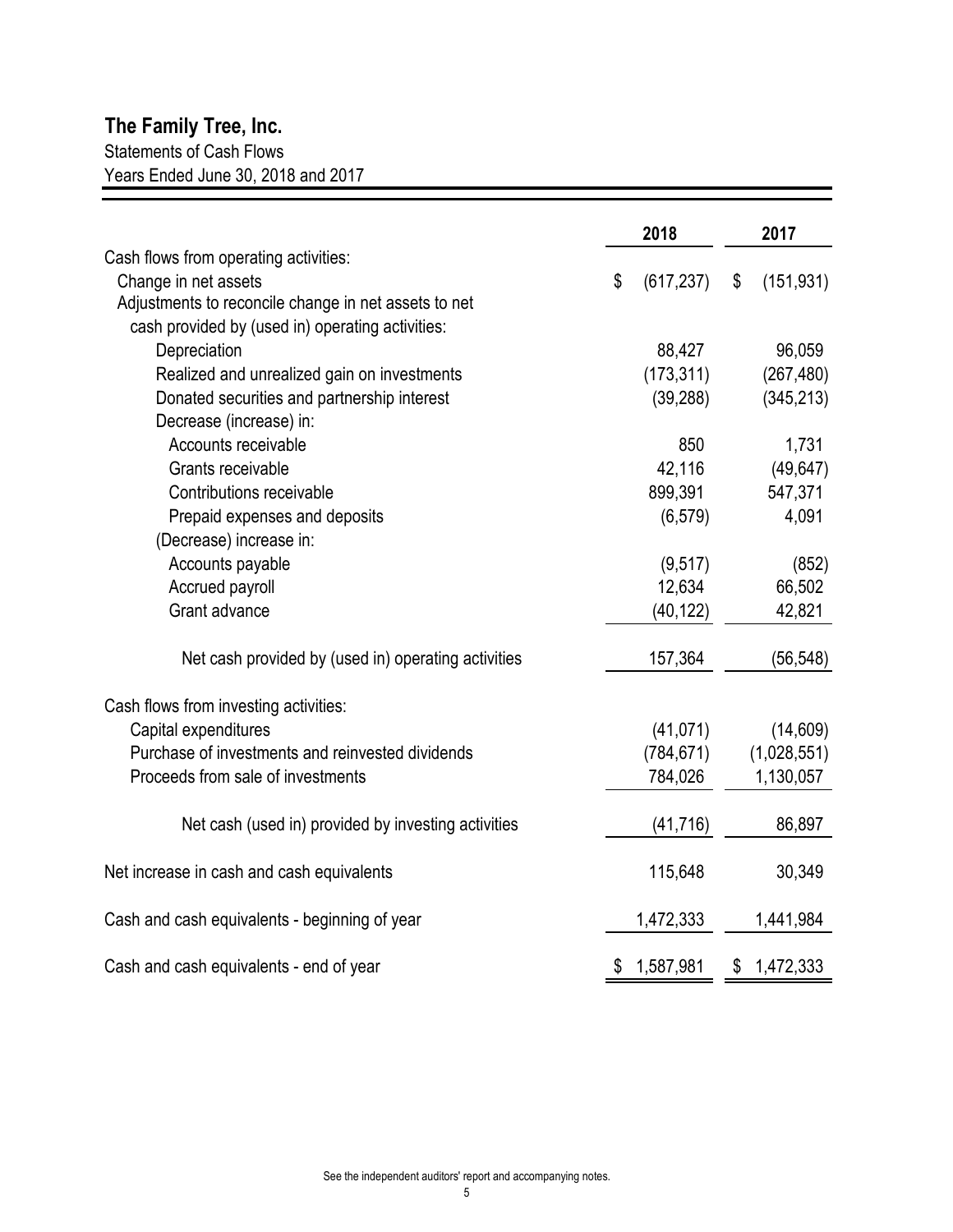|                                  | Year Ended June 30, 2018   |    |                            |    |                 |  | Year Ended June 30, 2017 |  |    |                            |    |                            |    |                 |  |           |
|----------------------------------|----------------------------|----|----------------------------|----|-----------------|--|--------------------------|--|----|----------------------------|----|----------------------------|----|-----------------|--|-----------|
|                                  |                            |    | <b>Supporting Services</b> |    |                 |  |                          |  |    |                            |    | <b>Supporting Services</b> |    |                 |  |           |
|                                  | Program<br><b>Services</b> |    | Management<br>and General  |    | Fund<br>Raising |  | Total                    |  |    | Program<br><b>Services</b> |    | Management<br>and General  |    | Fund<br>Raising |  | Total     |
| Payroll and payroll related      | \$<br>,769,993             | \$ | 331,740                    | \$ | 233,669         |  | 2,335,402                |  | \$ | ,822,856                   | \$ | 321,855                    | \$ | 237,032         |  | 2,381,743 |
| Professional fees                | 258,566                    |    | 110,930                    |    | 7,811           |  | 377,307                  |  |    | 236,536                    |    | 93,152                     |    | 8,618           |  | 338,306   |
| Staff training and development   | 19,588                     |    | 95                         |    | 3,055           |  | 22,738                   |  |    | 51,508                     |    | 62                         |    | 5,118           |  | 56,688    |
| Volunteer support                | 7,038                      |    |                            |    | 3,532           |  | 10,570                   |  |    | 3,926                      |    |                            |    | 3,477           |  | 7,403     |
| Travel                           | 25,178                     |    | 1,635                      |    | 360             |  | 27,173                   |  |    | 26,986                     |    | 2,767                      |    | 675             |  | 30,428    |
| Supplies                         | 97,590                     |    | 6,804                      |    | 2,740           |  | 107,134                  |  |    | 124,411                    |    | 7,414                      |    | 3,077           |  | 134,902   |
| Communications                   | 25,671                     |    | 3,701                      |    | 4,673           |  | 34,045                   |  |    | 23,706                     |    | 3,366                      |    | 2,269           |  | 29,341    |
| Equipment rental and maintenance | 76,645                     |    | 16,809                     |    | 15,542          |  | 108,996                  |  |    | 87,216                     |    | 13,914                     |    | 15,667          |  | 116,797   |
| Occupancy                        | 70,513                     |    | 5,509                      |    | 6,280           |  | 82,302                   |  |    | 72,708                     |    | 5,836                      |    | 6,656           |  | 85,200    |
| Insurance                        | 24,621                     |    | 4,703                      |    | 3,313           |  | 32,637                   |  |    | 23,532                     |    | 4,214                      |    | 3,103           |  | 30,849    |
| Other                            | 17,018                     |    | 35,933                     |    | 881             |  | 53,832                   |  |    | 27,218                     |    | 35,958                     |    | 21,381          |  | 84,557    |
| Depreciation                     | 75,358                     |    | 6,101                      |    | 6,968           |  | 88,427                   |  |    | 81,862                     |    | 6,627                      |    | 7,570           |  | 96,059    |
|                                  | 2,467,779                  |    | 523,960                    |    | 288,824         |  | 3,280,563                |  |    | 2,582,465                  |    | 495,165                    |    | 314,643         |  | 3,392,273 |

# **The Family Tree, Inc.**

Statements of Functional Expenses Years Ended June 30, 2018 and 2017

| . .<br>×<br>I |  |
|---------------|--|
|               |  |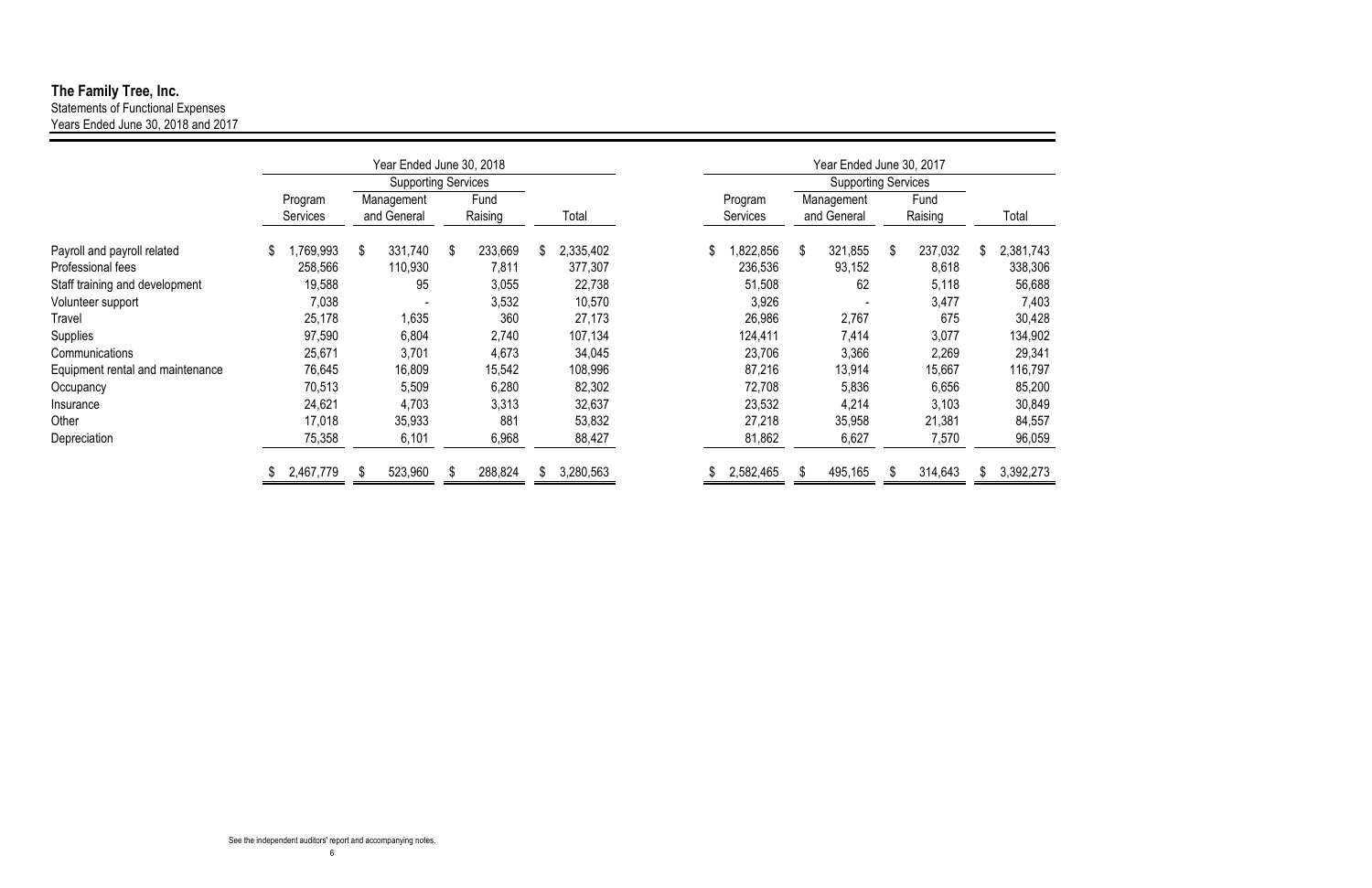#### **NOTE 1 - SUMMARY OF SIGNIFICANT ACCOUNTING POLICIES**

#### **Nature of Organization**

The Family Tree, Inc. (Organization) leads Maryland in preventing child abuse, connects caring communities, and builds strong families to improve society for generations. The Organization educates and empowers parents to help them make good decisions when raising their families - the ultimate results is to help children. More than 21,000 people receive help through evidenced-based programs and parenting classes each year. In addition, the Organization provides professional trainings, community education, and advocacy for legislation that prevents child abuse and neglect. The Organization is a 4-star rated charity by Charity Navigator and the Maryland Chapter of Prevent Child Abuse America and Parents Anonymous®. For more information, visit www.familytreemd.org.

#### **Contributions and Revenue**

Contributions received are recorded as unrestricted, temporarily restricted, or permanently restricted support, depending on the existence and/or nature of any donor restrictions.

Support that is restricted by the donor is reported as an increase in unrestricted net assets if the restriction expires in the reporting period in which the support is recognized. All other donorrestricted support is reported as an increase in temporarily or permanently restricted net assets, depending on the nature of the restriction. When a restriction expires (that is, when a stipulated time restriction ends or purpose restriction is accomplished), temporarily restricted net assets are reclassified to unrestricted net assets and reported in the statements of activities and change in net assets as net assets released from restrictions. Governmental grant awards are classified as refundable advances until expended for the purpose of the grants since they are conditional promises to give.

#### **Donated Services**

The Organization recognizes donated services that create or enhance nonfinancial assets or that require specialized skills, are provided by individuals possessing those skills, and would typically need to be purchased if not provided by donation.

#### **Cash Equivalents**

For the purpose of the statements of cash flows, the Organization considers all highly liquid debt instruments purchased with a maturity of three (3) months or less to be cash equivalents.

#### **Impairment of Long-Lived Assets**

The Organization reviews its property for impairment whenever events or changes in circumstances indicate that the carrying value of an asset may not be recoverable. If the fair value is less than the carrying amount of the asset, an impairment loss is recognized for the difference. No impairment loss has been recognized during the years ended June 30, 2018 and 2017.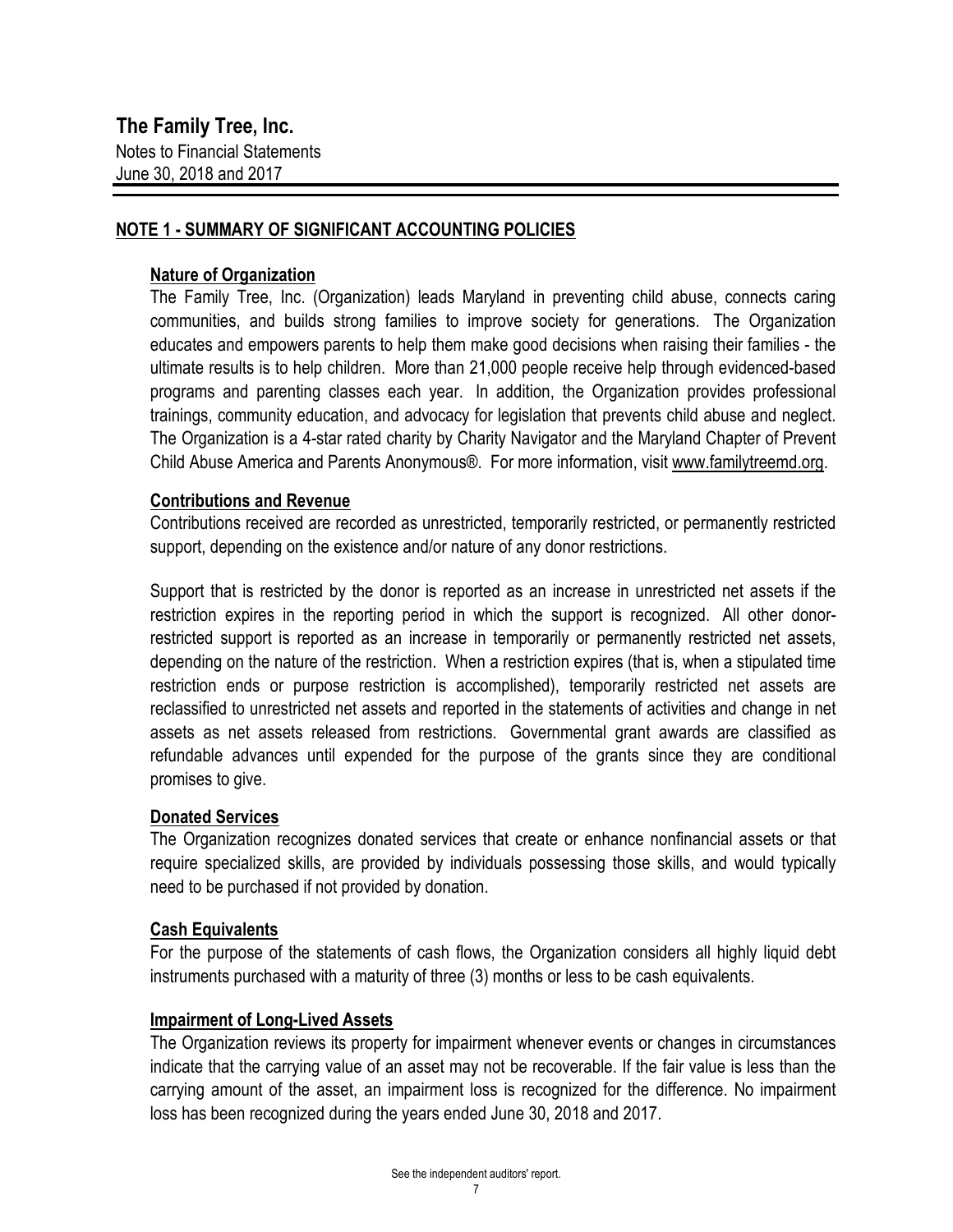#### **NOTE 1 - SUMMARY OF SIGNIFICANT ACCOUNTING POLICIES (continued)**

#### **Investments**

Investments consist of mutual funds, bond funds, and common stocks with readily determined fair values and an interest in a partnership reported at fair value in the statements of financial position. Realized and unrealized gains or losses on investments are recorded in the period in which the gains or losses occur.

#### **Accounts Receivable**

Receivables are reported at the amount management expects to collect on balances outstanding at year-end. Management closely monitors outstanding balances and writes off, as of year-end, all balances that are believed to be uncollectible by the time the financial statements are issued. Accounting principles generally accepted in the United States of America (GAAP) requires the allowance method for accounting for bad debts, but the differences between the two methods is immaterial.

#### **Contributions Receivable**

Unconditional promises to give that are expected to be collected within one year are recorded at net realizable value. Unconditional promises to give that are expected to be collected in future years are recorded at the present value of their estimated future cash flows. When material, the discount on those amounts are computed using rates applicable to the facts and circumstances applicable to each of the promises to give. Amortization of the discount is included in contribution revenue. Conditional promises to give are not included as support until the conditions are substantially met.

#### **Property and Equipment**

The Organization capitalizes substantial expenditures for property and equipment having a useful life of three (3) or more years. Expenditures for repairs, maintenance, renewals, and betterments that materially prolong the useful lives of assets are capitalized. Property and equipment are carried at cost or, if donated, at the approximate fair value at the date of donation. Depreciation is computed over the estimated useful lives of three (3) to forty (40) years using the straight-line method. The Organization uses the direct expensing method to account for planned major maintenance activities.

#### **NOTE 2 - INCOME TAXES**

The Organization is exempt from income tax under Section 501(c)(3) of the U.S. Internal Revenue Code (Code) and comparable State law, and contributions to it are tax deductible within the limitations prescribed by the Code. The Organization has been classified as a publicly-supported organization which is not a private foundation under Section 509(a) of the Code.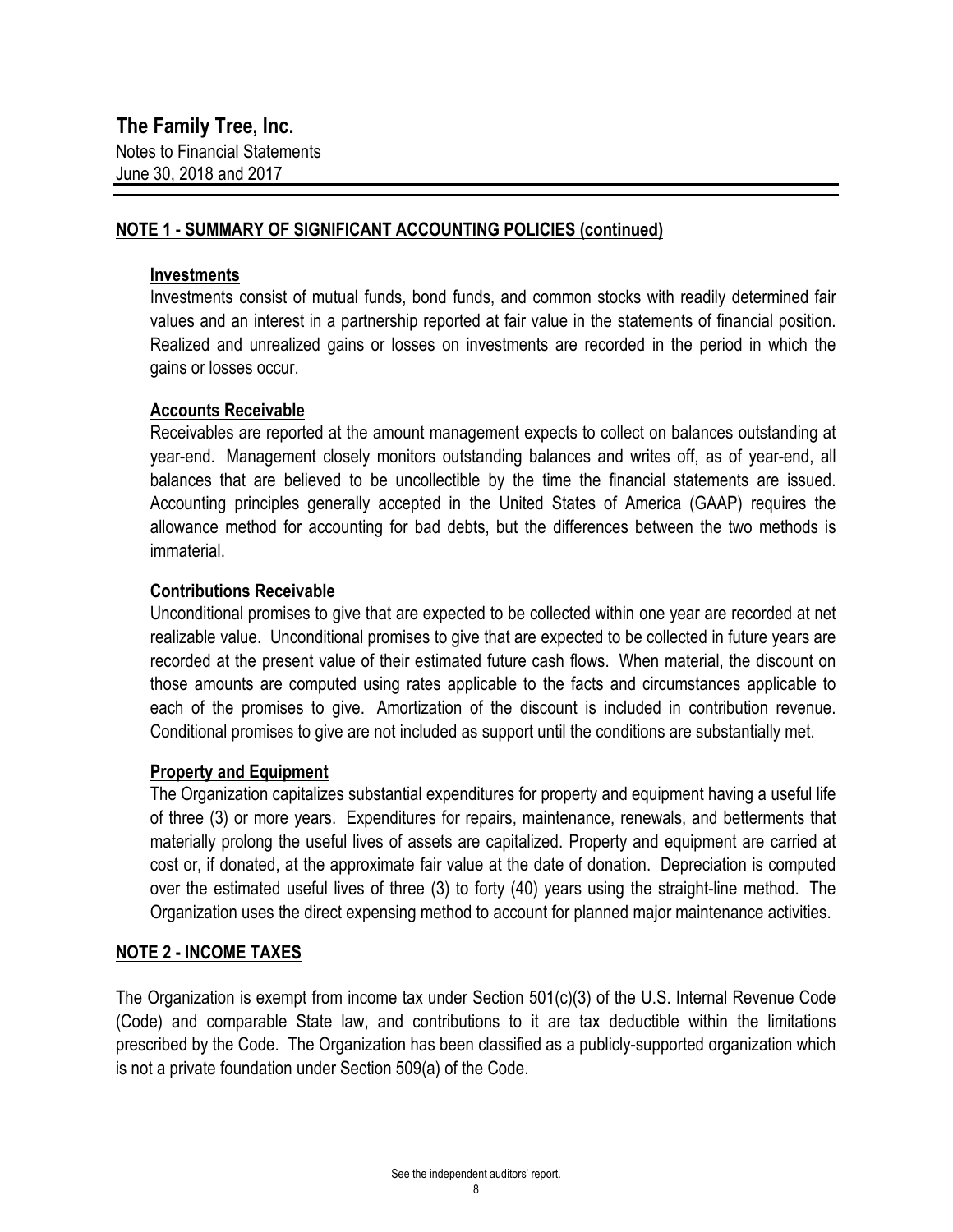#### **NOTE 2 - INCOME TAXES (continued)**

The Internal Revenue Service has not examined (audited) any income tax returns of the Organization; thus, the previous three (3) years are subject to examination. The Organization has not taken any questionable tax positions with respect to unrelated business income tax or anything that would jeopardize its 501(c)(3) status.

#### **NOTE 3 - CONTRIBUTIONS RECEIVABLE**

Contributions receivable consisted of the following unconditional promises to give at June 30,:

|                                                               |   | 2018               | 2017                   |
|---------------------------------------------------------------|---|--------------------|------------------------|
| Collectible in less than 1 year<br>Collectible in 1 - 5 years | S | 566,960<br>235,744 | \$1,275,318<br>426,777 |
|                                                               |   | 802,704            | 1,702,095              |

An immaterial amount of discount is included in contributions receivable (collectible in 1 - 5 years).

#### **NOTE 4 - USE OF ESTIMATES IN FINANCIAL STATEMENTS**

The preparation of financial statements in conformity with GAAP requires management to make estimates and assumptions that affect the reported amounts of assets and liabilities and disclosure of contingent assets and liabilities at the date of the financial statements and the reported amounts of revenues and expenses during the reporting period. Actual results could differ from those estimates.

#### **NOTE 5 - TEMPORARILY RESTRICTED NET ASSETS**

Temporarily restricted net assets consisted of the following at June 30,:

|                                   | 2018                     | 2017                       |
|-----------------------------------|--------------------------|----------------------------|
| Time<br><b>MD Connect Program</b> | \$<br>450,000<br>150,000 | \$<br>1,261,034<br>220,000 |
|                                   | 600,000                  | 1,481,034                  |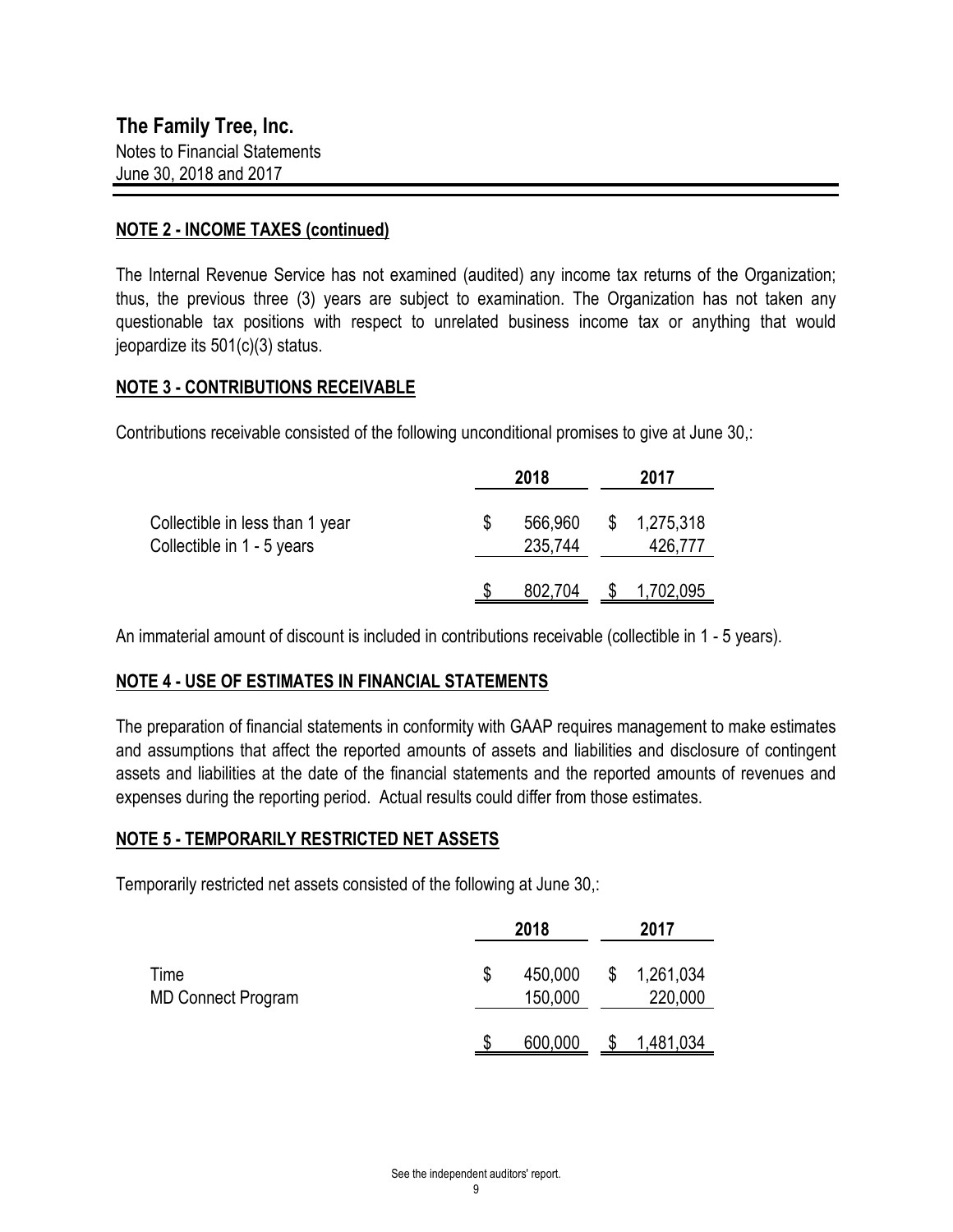#### **NOTE 6 - DONOR-DESIGNATED ENDOWMENTS**

The Organization's endowment consists of one (1) donor permanently restricted fund established to strengthen families and prevent child abuse and neglect. As required by GAAP, net assets associated with endowment funds are classified and reported based on the existence or absence of donor-imposed restrictions.

The Board of Directors of the Organization has interpreted the Maryland Uniform Prudent Management of Institutional Funds Act (MUPMIFA) as requiring the preservation of the fair value of the original gift as of the gift date of the donor-restricted endowment funds absent explicit donor stipulations to the contrary. As a result of this interpretation, the Organization classifies as permanently restricted net assets (a) the original value of gifts donated to the permanent endowment, (b) the original value of subsequent gifts to the permanent endowment, and (c) accumulations to the permanent endowment made in accordance with the direction of the applicable donor gift instrument at the time the accumulation is added to the fund. The remaining portion of the donor-restricted endowment fund that is not classified in permanently restricted net assets is classified as temporarily restricted net assets until those amounts are appropriated for expenditure by the Organization in a manner consistent with the standard of prudence prescribed by MUPMIFA. In accordance with MUPMIFA, the Organization considers the following factors in making a determination to appropriate or accumulate donor-restricted endowment funds: (1) the duration and preservation of the various funds, (2) the purposes of the donor-restricted endowment funds, (3) general economic conditions, (4) the possible effect of inflation and deflation, (5) the expected total return from income and the appreciation of investments, (6) other resources of the Organization, and (7) the Organization's investment policies.

The Organization has adopted investment and spending polices, approved by the Board of Directors, for endowment assets that attempt to provide a predictable stream of funding to programs supported by its endowment while seeking to maintain the purchasing power of these endowment assets over the long term. The Organization's spending and investment policies work together to achieve this objective. The investment policy establishes an achievable return objective through diversification of asset classes. The current long-term return objective is to exceed the median return of managed funds with the following asset allocations for the years ended June 30,:

|                                  | 2018 | 2017 |
|----------------------------------|------|------|
| Domestic large capital equities  | 35%  | 35%  |
| Domestic mid capital equities    | 10%  | 10%  |
| Domestic small capital equities  | 10%  | 10%  |
| International equities           | 15%  | 15%  |
| Domestic fixed income securities | 30%  | 30%  |
|                                  | 100% | 100% |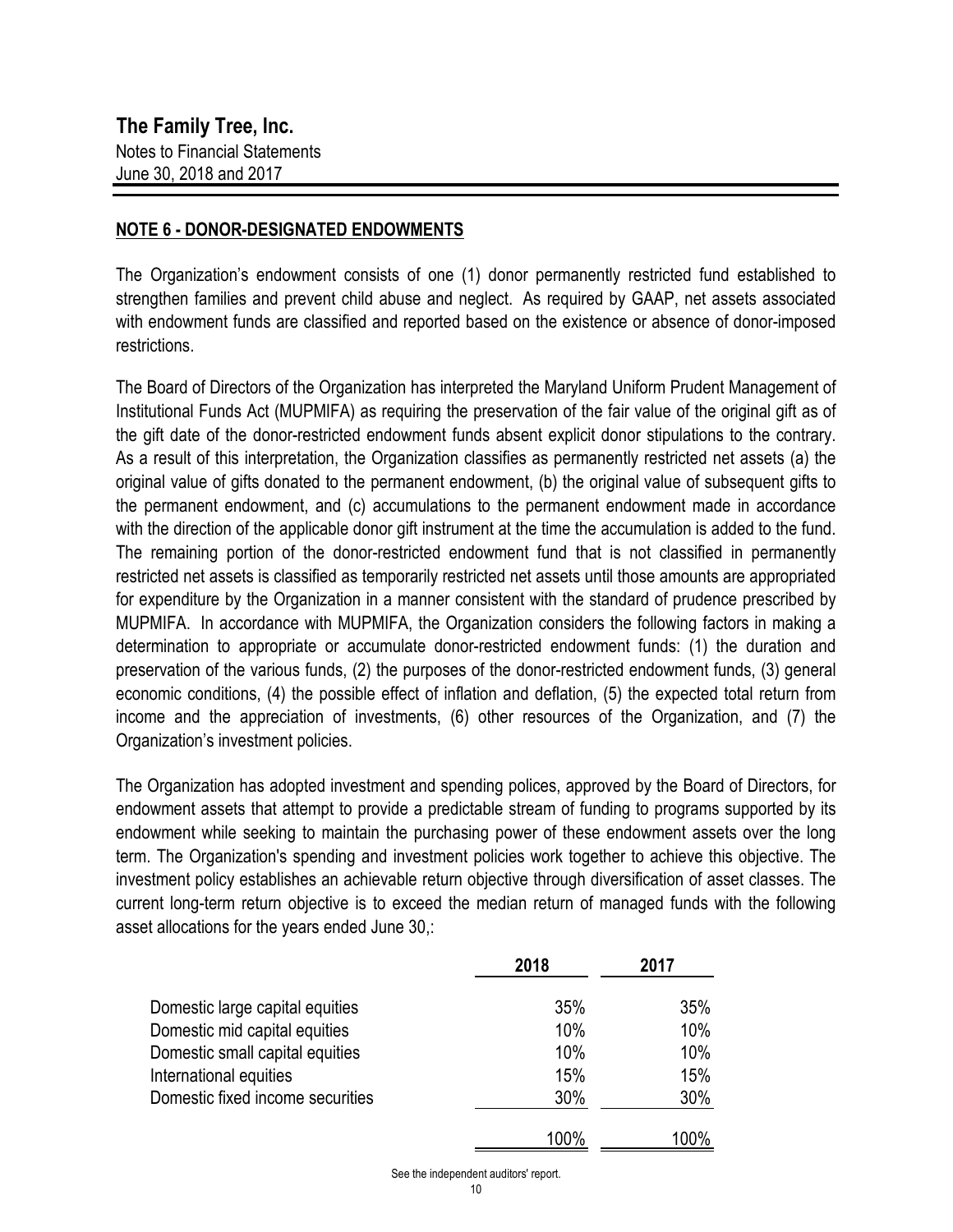#### **NOTE 6 - DONOR-DESIGNATED ENDOWMENTS (continued)**

Actual returns and asset allocations in any given year may vary from this amount. To satisfy its long-term rate-of-return objectives, the Organization relies on a total return strategy in which investment returns are achieved through both capital appreciation (realized and unrealized) and current yield (interest and dividends). The Organization targets a diversified asset allocation that mirrors the asset allocation of its baseline portfolio listed above to achieve its long-term return objectives within prudent risk parameters. The Organization's spending policy for the fund is to spend 5% of the average fund principal during the preceding fiscal year per the terms of the fund agreement.

Total Net Currently, the Organization only has donor-restricted endowment funds. The donor restricted endowment balances and changes in the endowment net assets as of and for the years ended June 30, 2018 and 2017, are as follows:

|                                      | Unrestricted |            | Temporarily<br>Restricted | Permanently<br>Restricted | ι υιαι ινσι<br>Endowment<br>Assets |
|--------------------------------------|--------------|------------|---------------------------|---------------------------|------------------------------------|
| Endowment net assets,                |              |            |                           |                           |                                    |
| June 30, 2016                        | \$           | (172, 876) | \$                        | \$<br>1,130,266           | \$<br>957,390                      |
| Contributions                        |              |            |                           |                           |                                    |
| Investment income<br>Realized and    |              | 33,912     |                           |                           | 33,912                             |
| unrealized gains                     |              |            |                           |                           |                                    |
| and (losses)                         |              | 98,800     |                           |                           | 98,800                             |
| Amounts appropriated                 |              |            |                           |                           |                                    |
| for expenditure                      |              | (48, 498)  |                           |                           | (48, 498)                          |
| Released from                        |              |            |                           |                           |                                    |
| restrictions                         |              |            |                           |                           |                                    |
| Endowment net assets,                |              |            |                           |                           |                                    |
| June 30, 2017                        |              | (88, 662)  |                           | 1,130,266                 | 1,041,604                          |
| Contributions                        |              |            |                           |                           |                                    |
| Investment income                    |              | 23,454     |                           |                           | 23,454                             |
| Realized and                         |              |            |                           |                           |                                    |
| unrealized gains                     |              |            |                           |                           |                                    |
| and (losses)<br>Amounts appropriated |              | 66,578     |                           |                           | 66,578                             |
| for expenditure                      |              | (51, 012)  |                           |                           | (51, 012)                          |
| Released from                        |              |            |                           |                           |                                    |
| restrictions                         |              |            |                           |                           |                                    |
| Endowment net assets,                |              |            |                           |                           |                                    |
| June 30, 2018                        | \$           | (49, 642)  | \$                        | \$<br>1,130,266           | \$<br>1,080,624                    |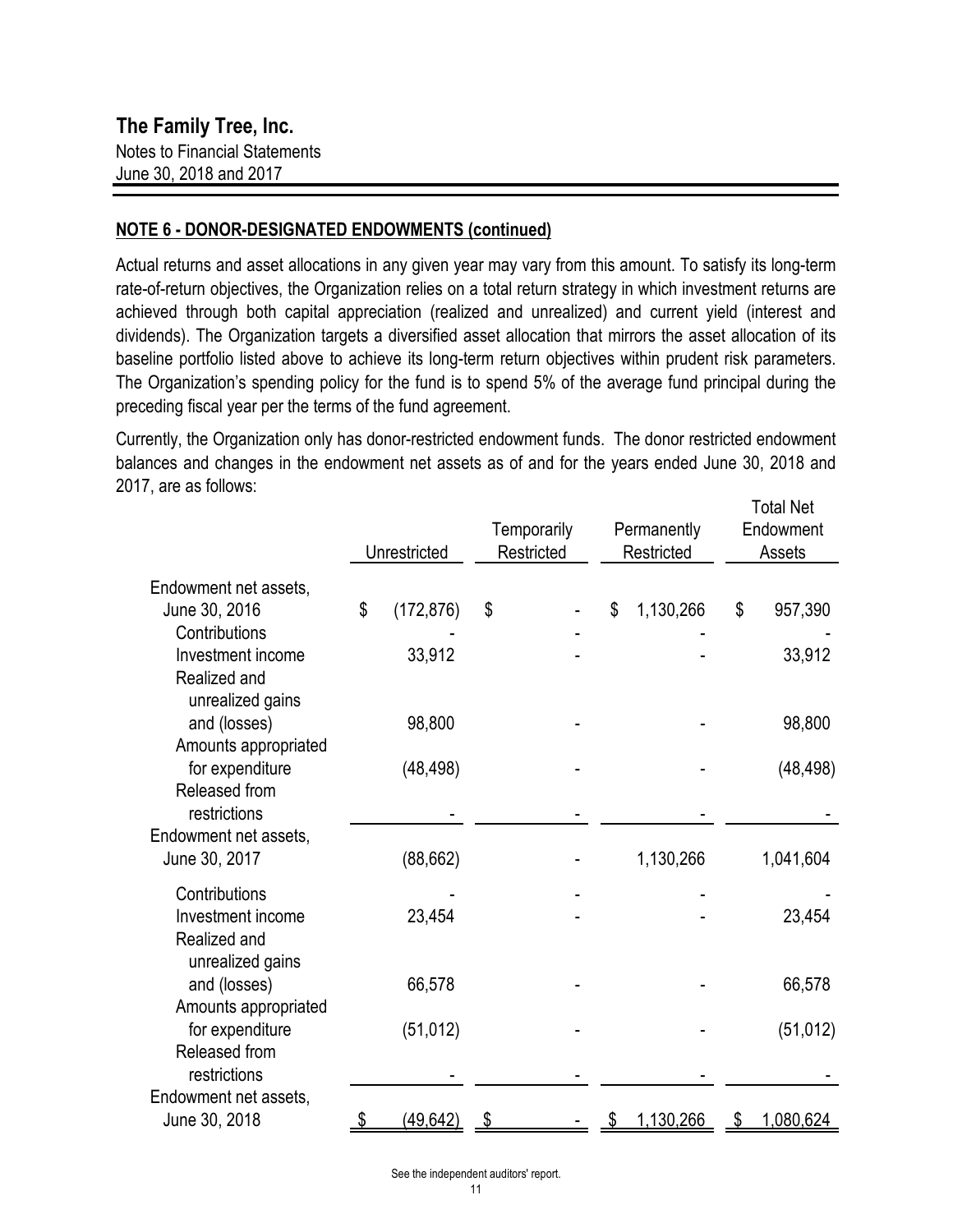#### **NOTE 7 - INVESTMENTS**

Investments are carried at fair value (as determined by quoted prices in an active market for identical assets).

Investments consisted of the following at June 30,:

|                                            | 2018            |    |                   |    | 2017                |    |                     |  |  |  |
|--------------------------------------------|-----------------|----|-------------------|----|---------------------|----|---------------------|--|--|--|
|                                            | Cost            |    | <b>Fair Value</b> |    | Cost                |    | Fair Value          |  |  |  |
| Mutual funds<br>Bond funds                 | \$<br>1,937,752 | \$ | 2,190,395         | \$ | 1,858,737<br>26,874 | \$ | 2,021,149<br>24,692 |  |  |  |
| Common stocks<br>Investment in partnership | 569,122         |    | 582,483           |    | 484,211             |    | 513,793             |  |  |  |
| (donated)                                  | 300,000         |    | 300,000           |    | 300,000             |    | 300,000             |  |  |  |
|                                            | 2,806,874       |    | 3,072,878         |    | 2,669,822           |    | 2,859,634           |  |  |  |

#### **NOTE 8 - DONATED SERVICES**

Donated services consisted of assistance in the following areas for the years ended June 30,:

|                                                                                                                 | 2018         | 2017         |
|-----------------------------------------------------------------------------------------------------------------|--------------|--------------|
| Parent Education; 1,300 hours at<br>\$24.69 per hour in 2018 and 1,312 hours at<br>\$26.79 per hour in 2017     | \$<br>32,097 | \$<br>35,148 |
| Parent's Anonymous; 2,373 hours at<br>\$24.69 per hour in 2018 and 2,488 hours at<br>\$26.79 per hour in 2017   | 58,589       | 66,654       |
| Children's Program; 103 hours at<br>\$24.69 per hour in 2018 and 297 hours at<br>\$26.79 per hour in 2017       | 2,543        | 7,983        |
| Information technology; 923 hours at<br>\$65.00 per hour for 2018 and 923 hours at<br>\$65.00 per hour for 2017 | \$<br>60,000 | \$<br>60,000 |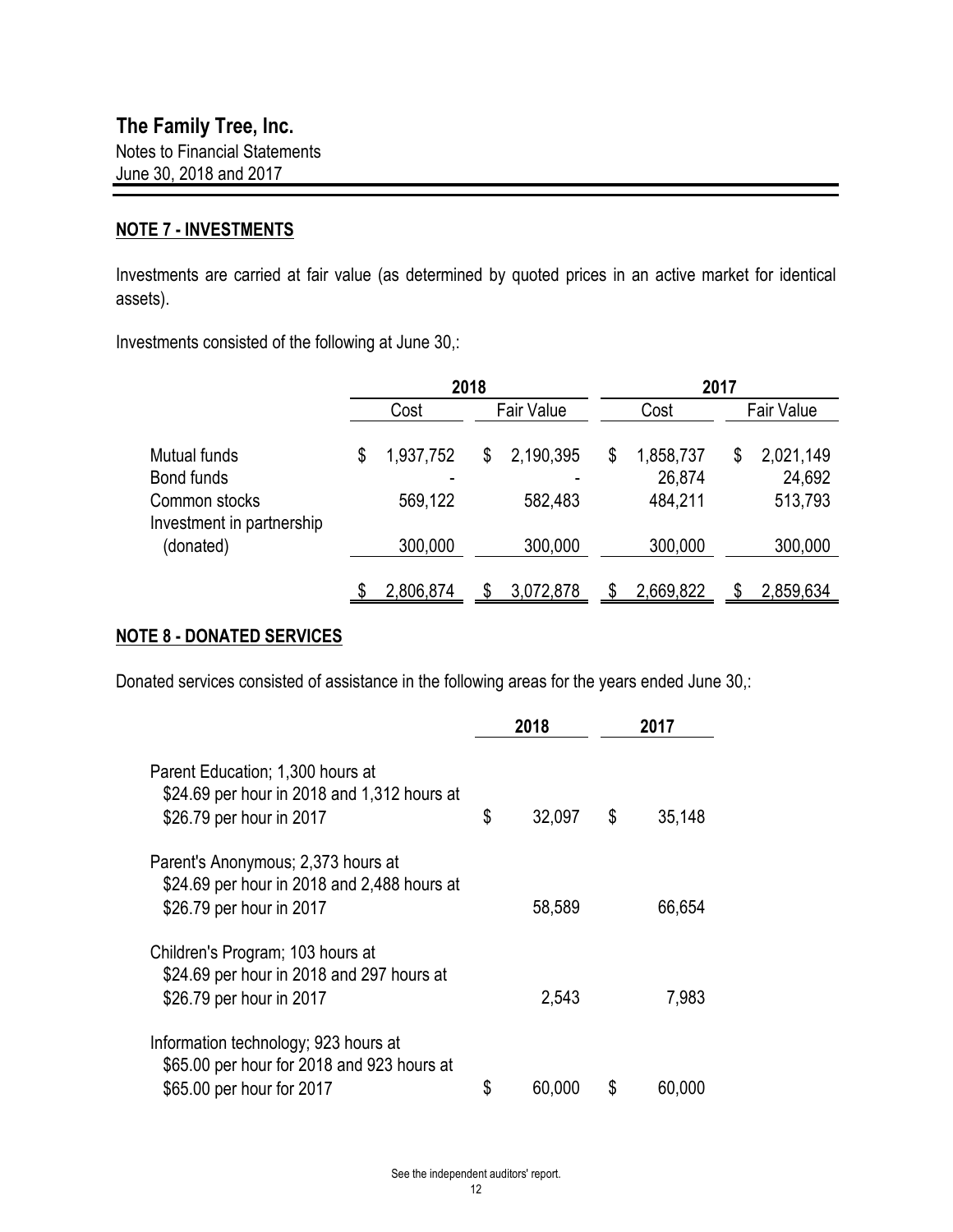### **NOTE 8 - DONATED SERVICES (continued)**

|                                                                                                                   | 2018         | 2017 |         |  |
|-------------------------------------------------------------------------------------------------------------------|--------------|------|---------|--|
| Executive Consultants; 74 hours at<br>\$825 per hour for 2018 and 74 hours at \$825<br>per hour for 2017          | \$<br>61,000 | S    | 61,000  |  |
| Development Consultants; 292 hours<br>at 24.69 per hour for 2018 and 210 hours at<br>\$26.79 per hour for 2017    | 7,209        |      | 5,625   |  |
| Behavioral Health Consultants; 710<br>hours at \$24.69 per hour for 2018 and 0<br>hours at \$0 per hour for 2017  | 17,530       |      |         |  |
| Early Intervention Consultants; 360<br>hours at \$24.69 per hour for 2018 and 0<br>hours at \$0 per hour for 2017 | 8,888        |      |         |  |
|                                                                                                                   | 247,856      |      | 236,410 |  |

## **NOTE 9 - FAIR VALUE MEASUREMENT**

The accounting codification establishes a framework for measuring fair value. That framework provides a fair value hierarchy that prioritizes the inputs to valuation techniques used to measure fair value. The fair value hierarchy gives priority to quoted prices in active markets for identical assets or liabilities (Level 1) and the lowest priority to unobservable inputs (Level 3). If the inputs used to measure the assets or liabilities fall within different levels of the hierarchy, the classification is based on the lowest level input that is significant to the fair value measurement of the assets or liabilities. The hierarchy requires the use of observable market data when available. The three levels of the fair value hierarchy are defined as follows:

- Inputs to the valuation methodology are quoted prices (unadjusted) for identical assets or liabilities traded in active markets. Level 1 -
- Inputs to the valuation methodology include quoted prices for similar assets or liabilities in active markets, quoted prices for identical or similar assets or liabilities in markets that are not active, inputs other than quoted prices that are observable for the assets or liabilities and market-corroborated inputs. Level 2 -

If the assets or liabilities have a specified (contractual) term, the Level 2 input must be observable for substantially the full term of the assets or liabilities.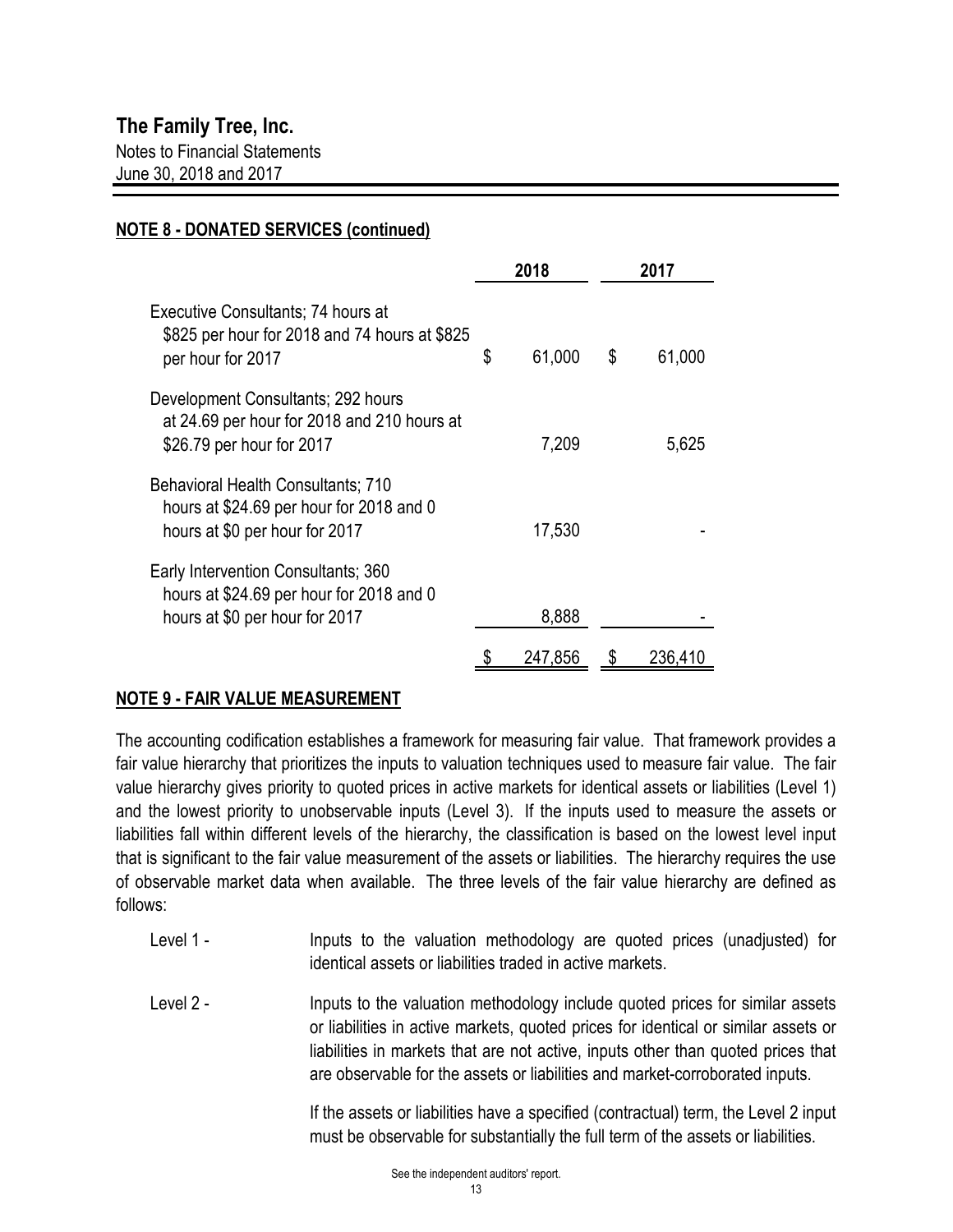#### **NOTE 9 - FAIR VALUE MEASUREMENT (continued)**

Inputs to the valuation methodology are unobservable for the assets or liabilities and are significant to the fair value measurement. Level 3 -

The assets or liabilities' fair value measurement level within the fair value hierarchy is based on the lowest level of any input that is significant to the fair value measurement. Valuation techniques used need to maximize the use of observable inputs and minimize the use of unobservable inputs.

Fair values of assets measured on a recurring basis at June 30, are as follows:

|                                             |                           |                                | <b>Fair Value Measurements</b>                                                              |                                |                                                                                      |  |                                                    |                    |
|---------------------------------------------|---------------------------|--------------------------------|---------------------------------------------------------------------------------------------|--------------------------------|--------------------------------------------------------------------------------------|--|----------------------------------------------------|--------------------|
| June 30, 2018                               |                           | Fair Value                     | <b>Quoted Prices</b><br>in Active<br>Markets for<br>Identical<br>Assets Inputs<br>(Level 1) |                                | at Reporting Date Using<br>Significant<br>Other<br>Observable<br>Inputs<br>(Level 2) |  | Significant<br>Unobservable<br>Inputs<br>(Level 3) |                    |
| Common stocks<br>Bond funds<br>Equity funds | \$                        | 582,483<br>2,190,395           | \$                                                                                          | 582,483<br>2,190,395           | \$                                                                                   |  | \$                                                 |                    |
| Investment in<br>partnership                | $\boldsymbol{\mathsf{S}}$ | 300,000<br>3,072,878           | \$                                                                                          | 2,772,878                      | $\boldsymbol{\mathsf{S}}$                                                            |  | \$                                                 | 300,000<br>300,000 |
| June 30, 2017                               |                           |                                |                                                                                             |                                |                                                                                      |  |                                                    |                    |
| Common stocks<br>Bond funds<br>Equity funds | \$                        | 513,793<br>24,692<br>2,021,149 | \$                                                                                          | 513,793<br>24,692<br>2,021,149 | \$                                                                                   |  | \$                                                 |                    |
| Investment in<br>partnership                |                           | 300,000                        |                                                                                             |                                |                                                                                      |  |                                                    | 300,000            |
|                                             | \$                        | 2,859,634                      | \$                                                                                          | 2,559,634                      | \$                                                                                   |  | \$                                                 | 300,000            |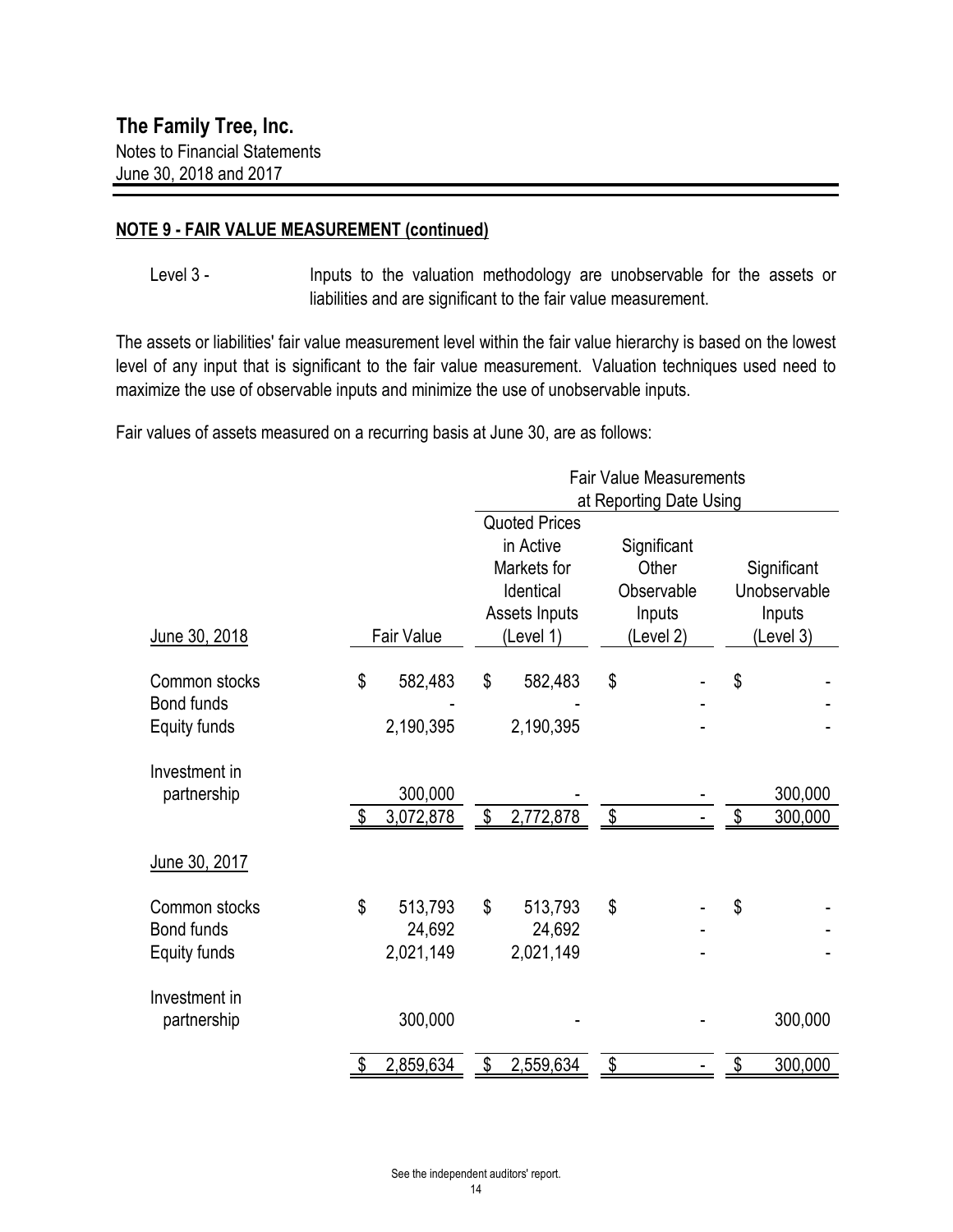#### **NOTE 10 - NET ASSETS RELEASED FROM RESTRICTIONS**

Net assets released from temporary restrictions consisted of the following for the years ended June 30,:

|                                   | 2018                     |   |                    |
|-----------------------------------|--------------------------|---|--------------------|
| Time<br><b>MD Connect Program</b> | \$<br>811,034<br>120,000 | S | 743,009<br>170,000 |
|                                   | 931,034                  |   | 913,009            |

#### **NOTE 11 - PROPERTY AND EQUIPMENT**

Property and equipment consisted of the following at June 30,:

|                               | 2018         | 2017         | Useful<br>Life Years |
|-------------------------------|--------------|--------------|----------------------|
| Land                          | \$<br>74,515 | \$<br>74,515 |                      |
| Building and improvements     | 2,423,226    | 2,388,393    | 40                   |
| Equipment                     | 229,903      | 243,474      | $3 - 5$              |
| <b>Furniture and fixtures</b> | 261,001      | 275,704      | $5 - 10$             |
|                               | 2,988,645    | 2,982,086    |                      |
| Less accumulated depreciation | 1,446,442    | 1,392,527    |                      |
|                               | 1,542,203    | 1,589,559    |                      |

#### **NOTE 12 - CREDIT RISK**

The Organization had a cash balance with one (1) bank in excess of \$250,000 as of June 30, 2018. Cash balances in excess of \$250,000 with one (1) bank are not insured by the FDIC.

#### **NOTE 13 - RELATED PARTY TRANSACTIONS**

The following represent transactions with related parties for the years ended June 30,:

|                                              | 2018   | 2017 |        |  |
|----------------------------------------------|--------|------|--------|--|
| Donated Services - information<br>technology | 60,000 |      | 60,000 |  |